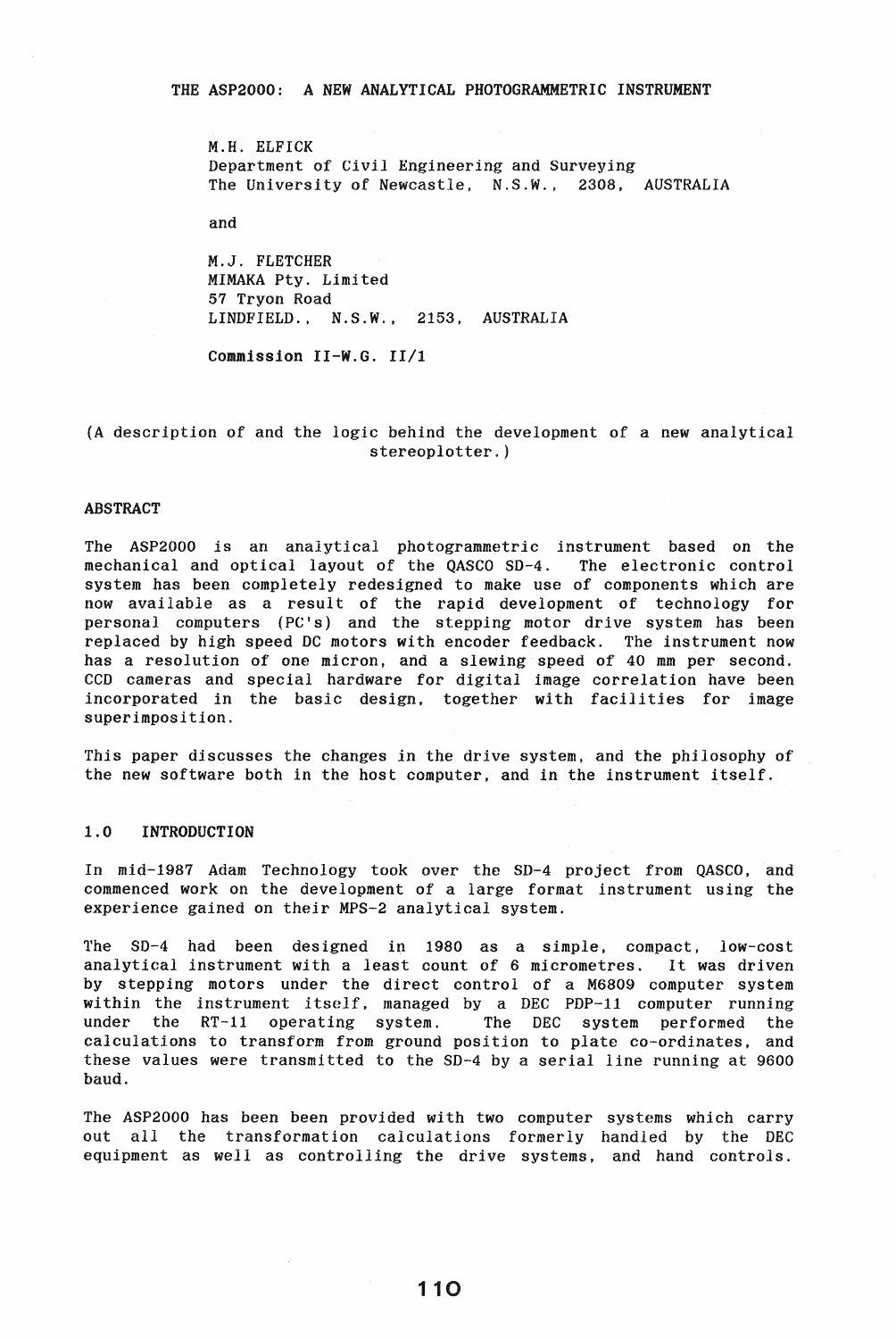This relieves the host computer of all critical real-time processing loads and allows either a PC to be used as a host computer, or the instrument can be part of an interactive graphics system such as "AUTOCAD". The function of the host computer is to provide a graphical interface with the operator, compute transformation parameters, and log data on to output devices such as the graphics screen, an X-V plotter, and disk files.

The standard ASP2000 package includes software for calibration, interior and absolute orientation, data files and menus, and overall systems control. Additional software is available for the observation and adjustment of blocks of photographs, and other special purpose software can be supplied on request.

Programs for communication with the host computer, for photo stage control. and for fast real-time transformations between machine, plate and ground co-ordinates. are incorporated in read only memory (ROM) associated wi th the microprocessors in the stereoviewer hardware. These programs are available immediately the system is powered up but calibration and transformation tables must be loaded from the host computer before a digitising session can commence.

# 1.2 BASIC DESIGN ARRANGEMENT

## 1.2.1 Drive System

The original stepping motor drive system for the SD-4 had been chosen because it was a reliable control system which could be managed with an eight bit microprocessor. However, stepping motors are not very efficient, and have relatively high power requirements even when they are stationary, and this limited the maximum speed of the main drive systems.

Small high performance DC motors with an optical shaft encoder attached are now readily available, together with special controller chips to handle the feedback loop. and these were used as the three main drive motors. The small stepping motors in the delta-Y systems were retained as they were adequate for their task.

The ASP2000 is approximately 800 mm long, 550 mm high, 450 mm wide and weighs approximately 45 kg. A central scanning carriage runs along two horizontal guide shafts which are mounted one above the other in a steel space frame. The carriage is located on the shafts by linear races and is moved horizontally along the shafts by a precise recirculating ball screw assembly.

Optical heads are mounted on vertical guide shafts on each side of the carriage. They are located by means of linear races, and moved by recirculating ball screws. These three main drive systems are now driven by DC motors which replace the stepping motor systems of the SD-4.

The mechanical components have been designed to provide good repeatability, and final accuracy is achieved by the control software applying corrections to compensate for any small systematic mechanical errors. The microprocessor systems and power supplies are mounted at the rear.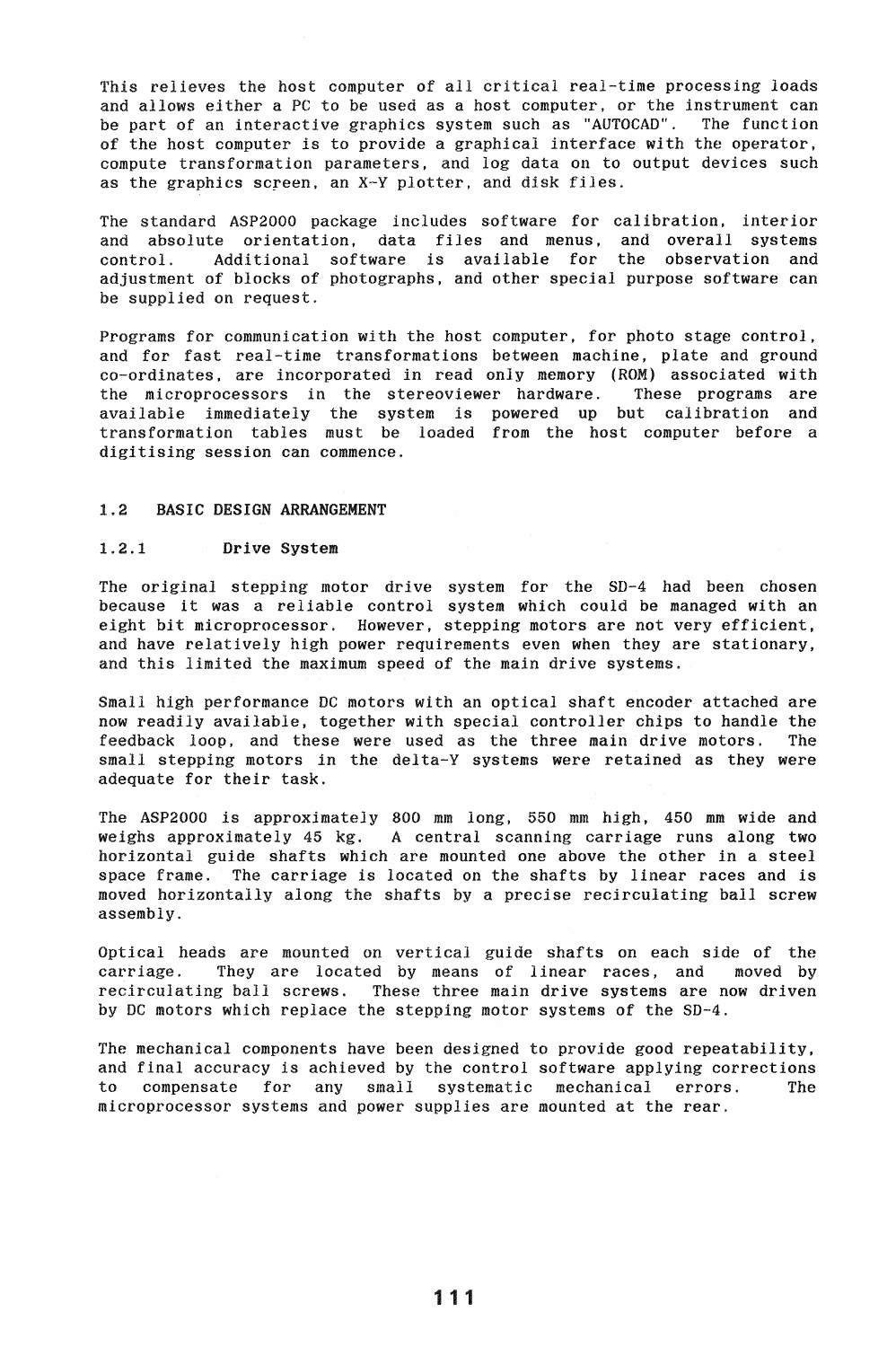### 1.2.2 Optical System

Each optical head has a moving lens controlled by a small stepping motor to apply y-parallax correction. The drive system for this is now similar to the X-Carriage assembly in the MPS-2, i.e., the lens mount is guided along small guide shafts by linear races and moved by a recirculating ball screw driven by a small stepping motor.

The floating mark optical unit is mounted on top of the carriage, a binocular eyepiece is mounted on the front of the space frame, together prism systems for splitting light off to the CGD cameras, and introducing light from the image superimposition system.

The photo carriers are mounted within lighting boxes on each side of the unit. A coarse kappa adjustment is provided for the left photo carrier, and a coarse "bY" adjustment for the right carrier. These controls are used to initially "baseline" each stereopair. and so keep the bY corrections within the range of the delta-Y drive system.

Light passes horizontally from each lighting box through the area being observed on each photograph. The rays on each side then travel through a Y-parallax lens before being reflected by a front silvered mirror vertically to a beam splitter on top of the carriage. The beam splitter reflects the light rays horizontally towards an objective lens in the binocular eyepiece system, and introduces the floating mark image.

In photogrammetric terms, the main carriage motor provides a common "Y" motion with the moving lens in each optical head correcting for V-parallax. The motors on the bottom of the carriage provide separate x motions for each photo of the stereopair.

In front of the binocuular eyepiece system is a small chain of prisms to enable vision to be direct, or crossed, or allow binocular vision on one plate. This chain also splits light off to two CCD arrays, and introduces the image for superimposition.

### 1.2.3 User Controls

Control of the unit is caried out from two "panniers" each connected by a short cable to the main unit. One pannier has a control for  $X$  and  $Y$ One pannier has a control for X and Y motion, four function switches, and toggle switch linked in parallel to a footswitch to indicate when data are to be stored. The other has control for Z motion only and each pannier has controls to vary the light intensity of its floating mark, and the sensitivity of the hand controls.

### 1.2.4 Electronic System

The electronic system in the ASP-2000 is mounted at the rear of the stereoviewer unit together with its power supplies. The control system consists of two general purpose micro-processors and a numeric data processor. In keeping with the philosophy used in the MPS, Intel processors were chosen. The ASP-2000 uses an 80286 processor (as used *in*  the IBM AT PC) as the controller. This processor handles all communications to the host PC, performs all the real time transformations using an 80287 co-processor and directs motor operations via an 8088 slave processor.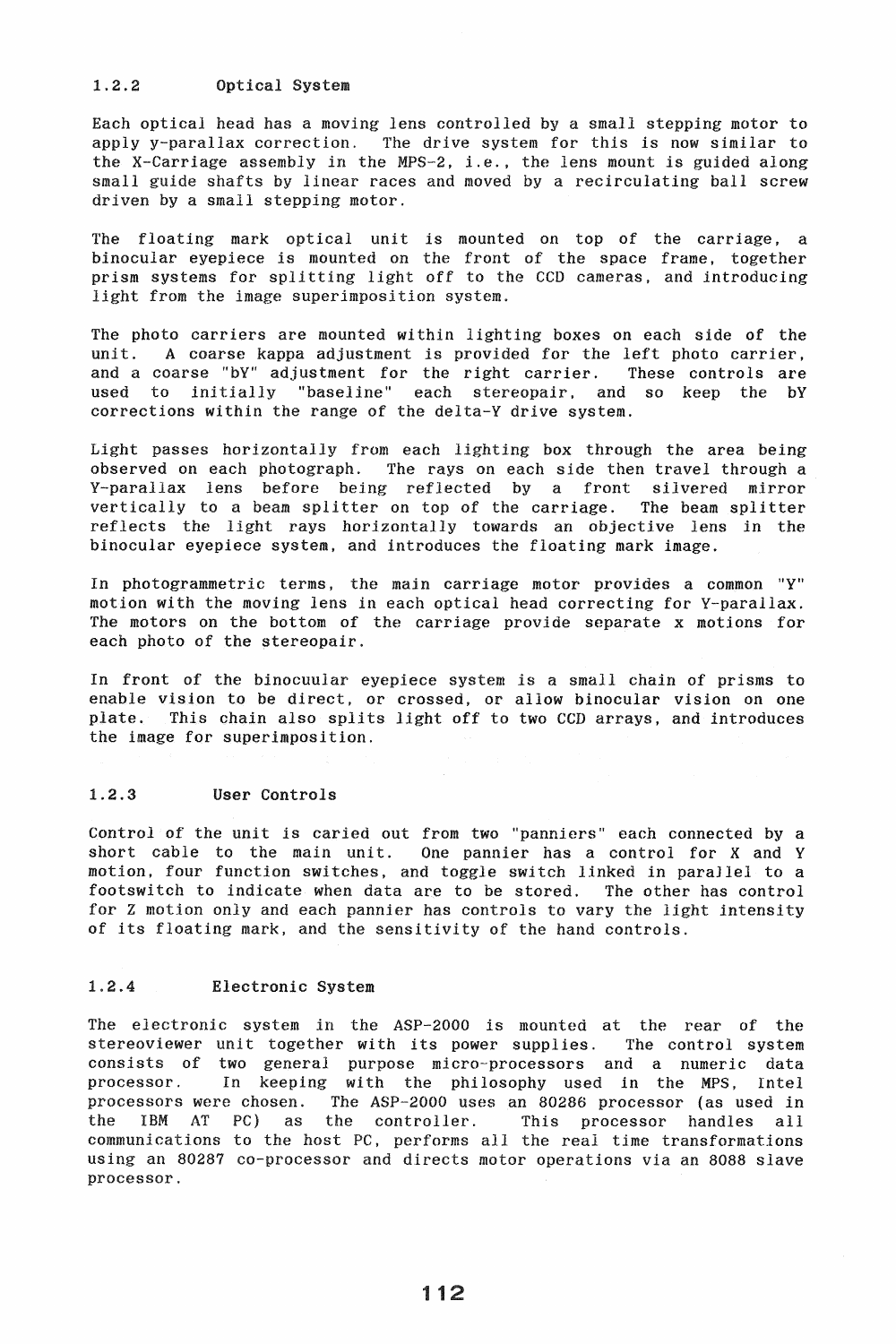The 80286 and 80287 processors update the plate co-ordinates 100 times per second, using a rigorous perspective projection together with corrections for lens distortion, earth curvature and calibration constants. Lens distortion values are computed from a polynomial. and the calibration data is kept in 5 tables each having 256 elements. The tables are for X-left, V-left. X-right, V-right, and the delta-Y system.

The 8088 processor performs all the motor controlling functions, reads the joysticks. handwheels and function buttons. The 8088 communicates with the 80286 via a full duplex high speed 8 bit parallel bus.

All the electronics to drive the ASP2000 reside on a single circuit board. The circuit board is a superset of the standard IBM PC plug in expansion board size. The processor board plugs into a motherboard which emulates the IBM PC bus. This enables standard PC compatible peripherals to be added to the system.

The system uses three DC servo motors with integrated encoder units. These are each controlled by a specialised motor control IC, the HCTL-I000 which performs feedback controlled motor positioning. The 500 slot encoder on each motor gives a resolution of 2000 steps per revolution. The lead screws have a pitch of 1 mm giving a resolution of 2000 steps per mm, or 0.5 microns. A RS232 serial interface is provided on the circuit board for communication with the host computer. The transmission speed can be set by switches on the board.

#### 1.3 SOFTWARE FEATURES

#### 1.3.1 Design Philosophy

The SD-4 software was designed so that a non-expert could use the system with minimal training. For example, it was not necessary to provide the approximate co-ordinates, or orientation for camera stations, and the user was led through each stage in the operation by prompts from the screen. The use of a PC has allowed more facilities in screen formatting, and the MPS software made extensive use of colour and "windowing" to assist the operator.

After extensive discussion with users, it was found that the principal dissatisfaction with existing systems lay in the way that the software led the user through one predetermined path and did not provide for the user to divert along the way. For example, when carrying out an absolute orientation, the user may find that the co-ordinates of a control point may have been omitted. In this case it would be desireable to stop observing, enter the values, then continue on. To cater for these needs, the design structure of the ASP2000 software was changed to provide maximum flexibility, while still keeping the operation as uncomplicated as possible.

Few operators bother to read and study the contents of operation manuals, and there is nothing more frustrating than having to continually refer to a manual to find out what to do next while operating a piece of equipment. At the same time the skilled operator will be annoyed if the screen is cluttered up with unnecessary information. To overcome this problem each field to be entered has a prompt to indicate what the user should enter, and most fields have a sensible default value so that the user need not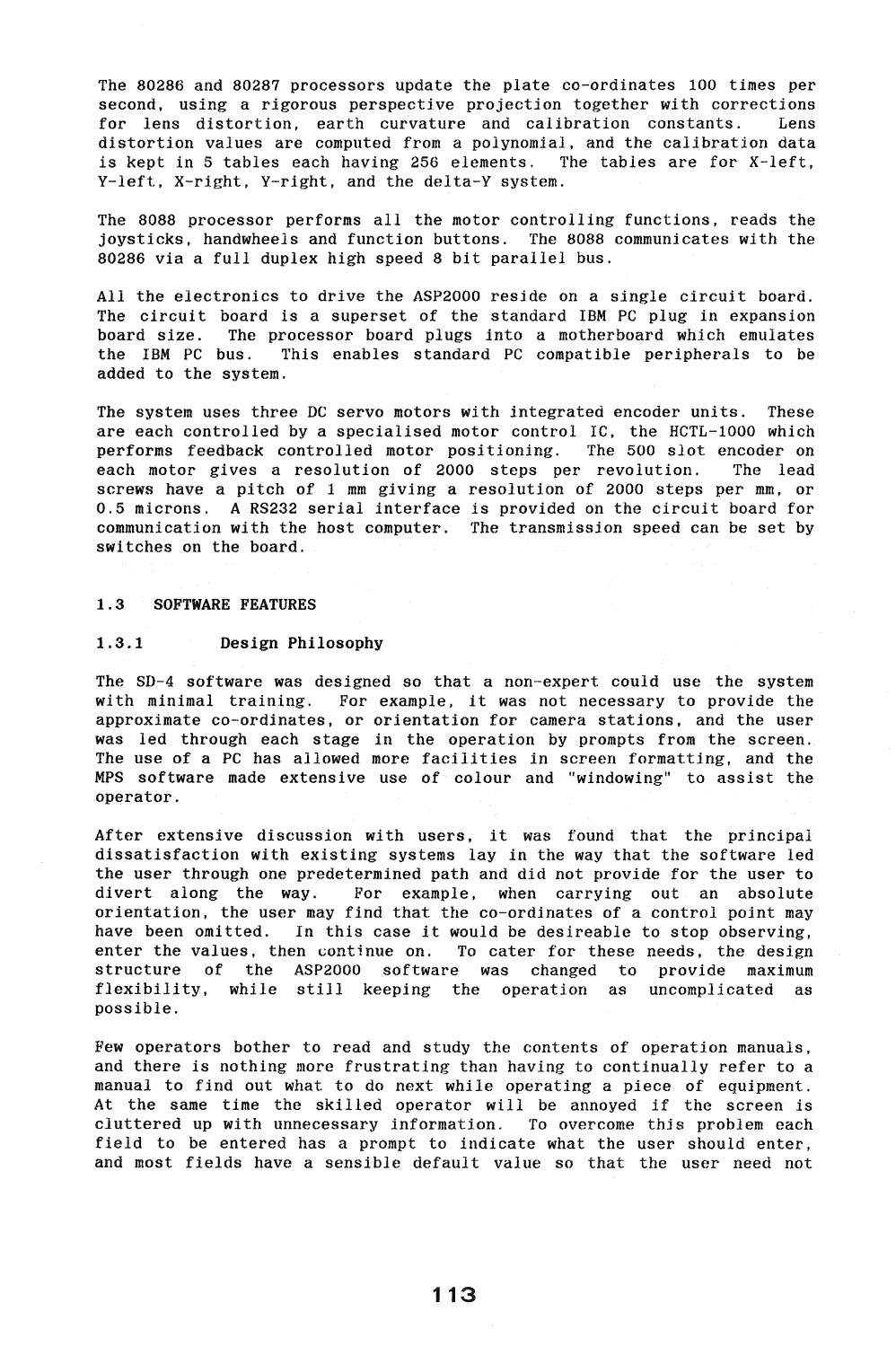enter anything in those fields. A "HELP" key is provided to give additional information as needed, and this will "window-in" appropriate information for that section of the process which is currently being performed.

The system uses a small number of files to store job information. and the number of files and quantity of digitised data that may be accumulated on anyone or more jobs is limited only by the storage capacity of the host computer. The user can define feature codes to facilitate the production of final plots on an  $X-Y$  plotter with or without the intervention of post-processing graphics packages such as AUTOCAD and PALETTE.

# 1.3.2 Software Portability

The host computer software has been written for a PC running under the MSDOS operating system. The programs are written in FORTRAN77 and can be transported to other types of computers using different operating systems. There are two libraries of subroutines, one containing general purpose routines for mathematical manipulation and screen formatting. the other contains routines to communicate with the ASP2000. Most of the routines in each library are written in FORTRAN. with some of the routines written in assembler language to make better use of the facilities on a PC. The routines in assembler are mainly those associated with screen formatting, graphics and some of the routines used to communicate with the ASP2000. To transport the software to a different type of computer system requires changes mainly to those library routines written in assembler. The software has been written in a highly modular fashion in order to facilitate easy maintenace and to allow "application" routines to be added with a minimum impact on the standard software. A layered approach has been adopted in the standard software to enable the user to easily interface to the machine at the appropriate level.

# 1.3.3 Transforms In Stereoviewer and the second of the state of the state of the state of the state of the state of the state of the state of the state of the state of the state of the state of the state of the state of th

Since the real time perspective transformations are carried out using microprocessors within the stereoviewer itself, the PC is mainly used as a means of communicating with the stereoviewer. and as a system for storage and output of data.

During the orientation process the PC records the observations, calculates the model transformation parameters and sends these parameters to the stereoviewer. Thereafter the stereoviewer controls the model and sends ground co-ordinate values to the PC which records them on a disk file and controls output to an XY plotter and graphics screen.

### 1.4 SOLUTION TO ORIENTATION

The interior orientation can use up to 10 fiducial points, and the user can select either an affine or helmert transformation. Alternately, for cameras which do not have fiducial marks, the operator can select points along the edges of the frame, and a solution will be computed by fitting the frame shape to the points measured. Exterior orientation can be computed as a Exterior orientation can be computed as a relative, then absolute orientation using the collinearity equation solution, or it can be by a rigorous bundle solution which can include a variety of parameters as control.

114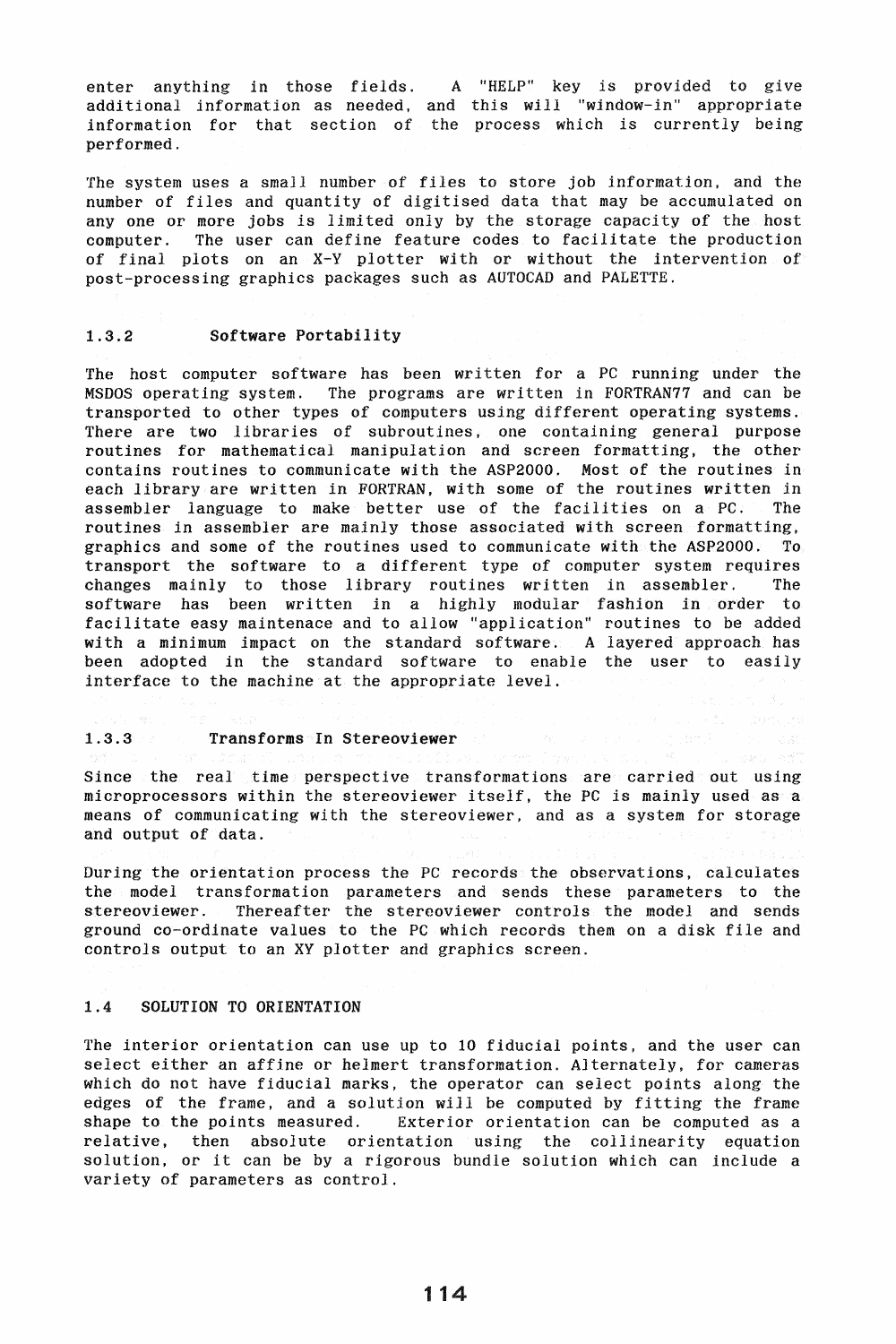The results of the orientations are stored in the job file as well as being transmitted to the stereoviewer. This means that the model can be re-setup at a later date by repeating the interior orientation.

# 1.4.1 Lens Distortion

Allowance *is* made for both symmetric and asymmetric distortion using constants derived from the lens calibration program. A polynomial is used to compute a set of corrections at selected positions on the photograph. As the system operates these corrections are computed 100 times per second and applied to the photo co-ordinates.

### 1.4.2 Disk Files

There are four basic types of disk files used by the software. The correction file ASPCOR.DAT is created by the test and calibration software and is loaded into the stereoviewer at the start of a days session. It is in ASCII format and contains corrections in microns for the main drive systems and the y-parallax drive systems.

The job file contains all the initial parameters for a job such as flying height, lens details, and control information. The data is in in ASCII format and can either be manipulated by the data entry program which displays each record in menu format. or small changes can be made with a standard text editor.

The work file contains the results of the orientation procedure for each model together with details of the control used, and the parameters adopted in the digitizing phase. This allows a model to be re-set with minimal work (interior orientation) and digitizing to continue where it was left at a previous session. It also facilitates the automatic assembly of data for block adjustment. The file is in binary format.

Output files of digitized data can be in ASCII or binary format. and provision is also made to output files in special formats for post processing with various interactive graphics systems. The data may be in the form of strings of co-ordinates preceded by an identifying header block, or it may consist of individual co-ordinates each with identifying codes. The actual final structure of output files can be determined by the user, and standard routines are availale for storing data such as roads, contours, sections etc.

#### 1.5 CONTROL OF THE STEREOVIEWER

### 1.5.1 Modes of Operation

The stereoviewer can be directed to operate in comparator mode or in orientation mode. When in comparator mode the programs deal with a theoretical machine able to move two optical heads each in two directjons, x-left, y-left. and x-right, y-right. All movements are in millimetres in each of these four directions. If a calibration table has been loaded into the stereoviewer. its values will automatically be applied and the same applies for lens distortion parameters. In this mode it can be considered as a "perfect" machine, that *is,* that the co-ordinates received need no further corrections.